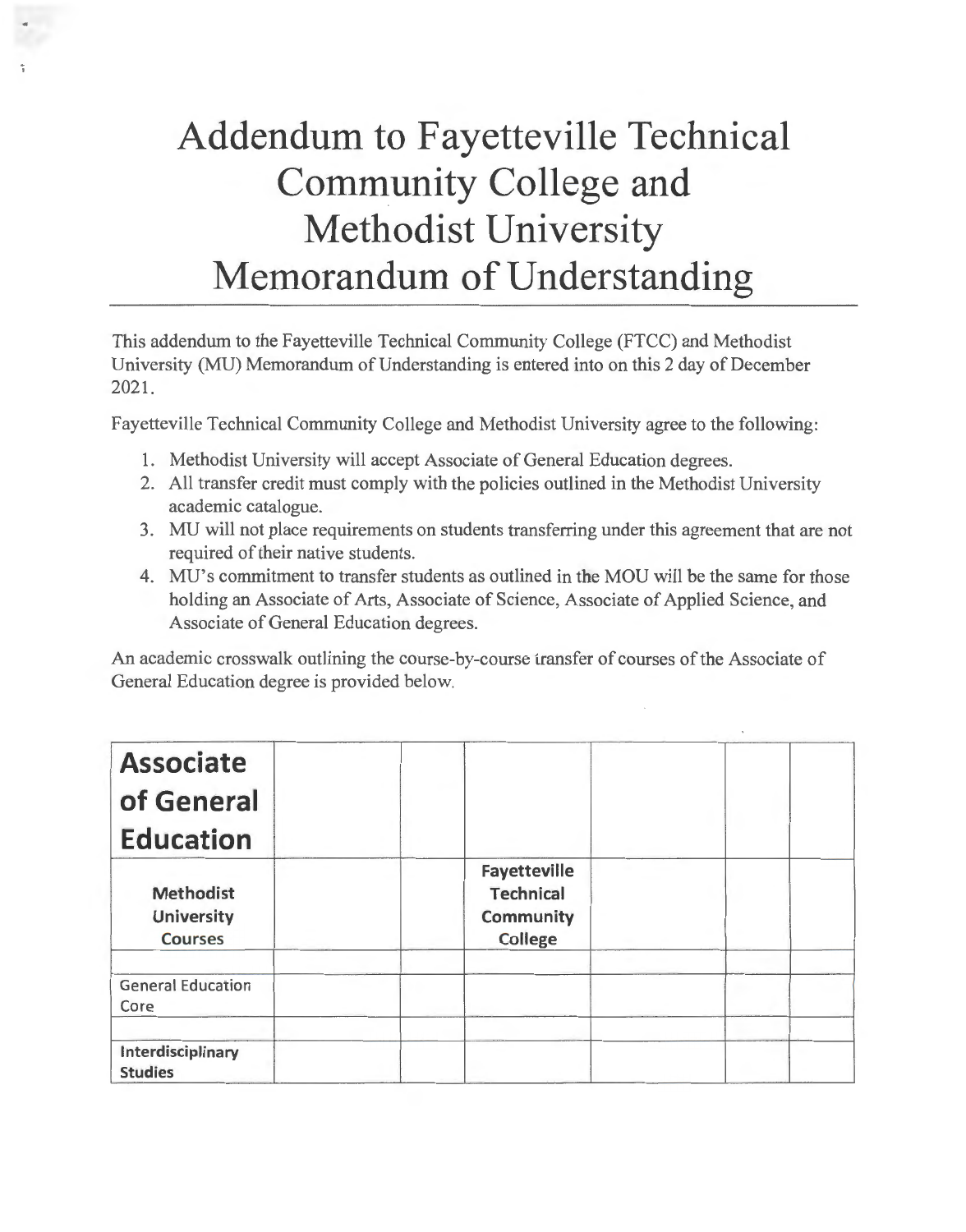| <b>REL 2010</b>                              | Religion<br>Course                | 3 s.h. | <b>REL 211</b>        | Introduction to<br>Old Testament                 | 3 s.h. |  |
|----------------------------------------------|-----------------------------------|--------|-----------------------|--------------------------------------------------|--------|--|
| <b>HIS ELEC</b>                              | <b>History Course</b>             | 3 s.h. | <b>HIS 121</b>        | Western<br><b>Civilizations I</b>                | 3 s.h. |  |
| <b>ENG ELEC</b>                              | Literature<br>Course              | 3 s.h. | <b>ENG 231</b>        | American<br>Literature I                         | 3 s.h. |  |
| <b>Humanities</b>                            |                                   |        |                       |                                                  |        |  |
| <b>Global Perspective</b><br><b>Elective</b> |                                   | 3 s.h. | <b>HIS 111</b>        | World<br>Civilizations                           | 3 s.h. |  |
| <b>ACL 1510</b>                              | Communicatio<br>n                 | 3 s.h. | <b>COM 231</b>        | <b>Public Speaking</b>                           | 3 s.h. |  |
| <b>ENG 1040</b>                              | Writing and<br>Rhetoric<br>Speech | 3 s.h. | <b>ENG 112</b>        | Writing/Researc<br>h in the<br><b>Discipline</b> | 3 s.h. |  |
| <b>ENG 1010</b>                              | Freshmen<br>Composition           | 3 s.h. | <b>ENG 111</b>        | Writing and<br>Inquiry                           | 3 s.h. |  |
| <b>Communications</b>                        |                                   |        |                       |                                                  |        |  |
| <b>CSC 1000</b>                              | Computer<br>Science               | 3 s.h. | <b>CIS 110</b>        | Introduction to<br>Computers                     | 3 s.h. |  |
| <b>Computer Science</b>                      |                                   |        |                       |                                                  |        |  |
| <b>IDS 2100</b>                              | <b>Reading Circle</b>             | 1 s.h. | MU specific<br>course |                                                  |        |  |
| <b>MUJ 3300</b>                              | MU Journey                        | 1 s.h. | Waived                |                                                  |        |  |
| <b>MUJ 2200</b>                              | MU Journey                        | 1 s.h  | Waived                |                                                  |        |  |
| <b>MUJ 1100</b>                              | <b>MU Journey</b>                 | 2 s.h  | Waived                |                                                  |        |  |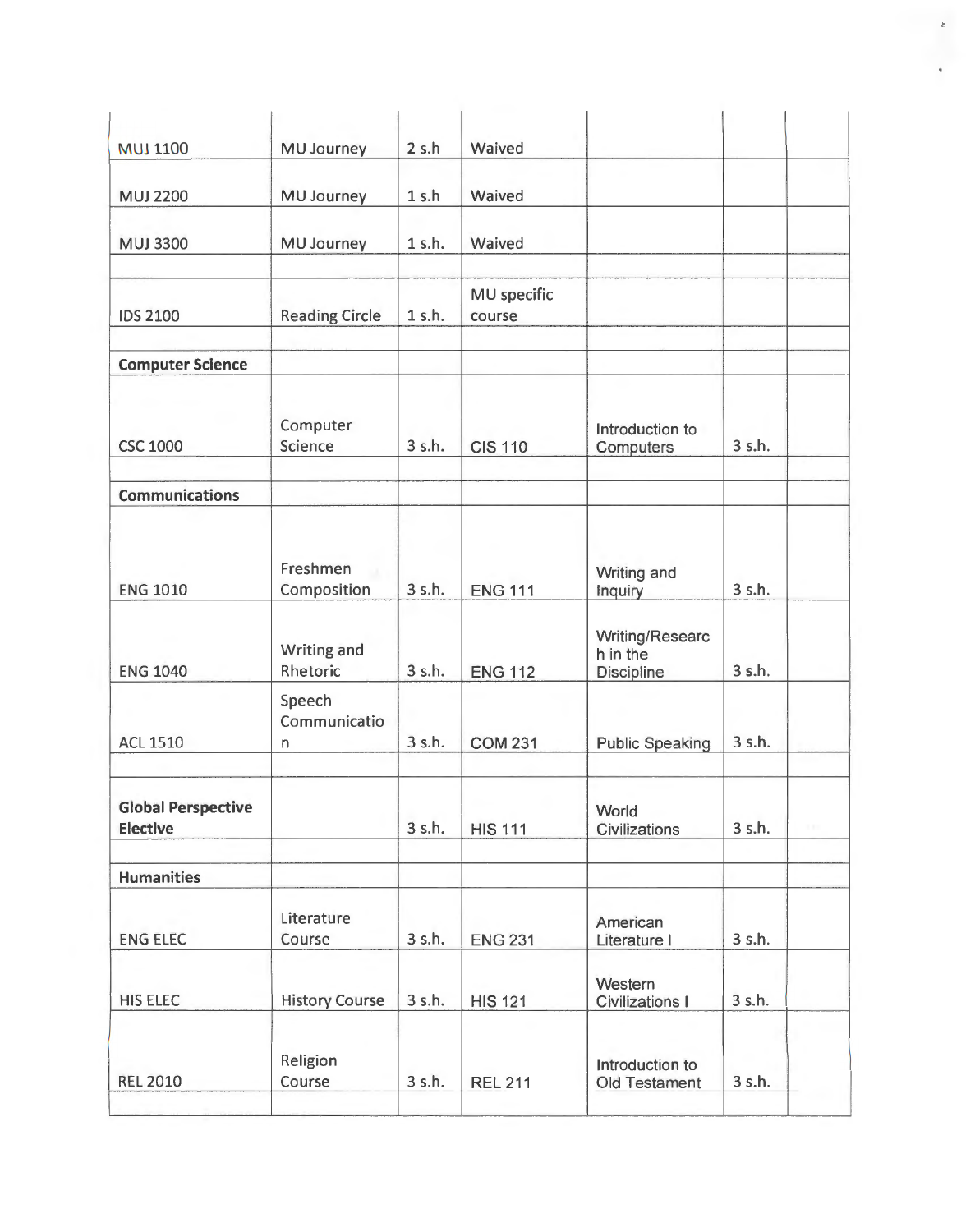| <b>Fine Arts</b>             |                                   |             |                |                              |          |    |
|------------------------------|-----------------------------------|-------------|----------------|------------------------------|----------|----|
| <b>ARH 1510 or</b>           | <b>Art Course</b>                 | 3 s.h.      | <b>ART 111</b> | Art Appreciation             | 3 s.h.   |    |
|                              |                                   |             |                |                              |          |    |
| <b>MUS 1510</b>              | <b>Music Course</b>               | 3 s.h.      | <b>MUS 110</b> | <b>Music</b><br>Appreciation | 3 s.h.   |    |
| <b>THE 1630</b>              | Theatre<br>Course                 | 3 s.h.      | <b>DRA 111</b> | Theatre<br>Appreciation      | 3 s.h.   |    |
| <b>Mathematics</b>           |                                   |             |                |                              |          |    |
| MAT 1050 or higher           | College<br>Algebra                | 3 s.h.      | <b>MAT 152</b> | Statistics                   | 3 s.h.   | or |
|                              |                                   |             | <b>MAT 171</b> | Precalculus<br>Algebra I     | 3 s.h.   |    |
| <b>Natural Science</b>       |                                   |             |                |                              |          |    |
| <b>SCI 1420</b>              | <b>Science Course</b><br>with lab | 3./4<br>s.h | <b>BIO 110</b> | Principles of<br>Biology     | 3 s.h.   |    |
| <b>SCI ELEC</b>              | <b>Science Course</b><br>with lab | 3./4<br>s.h | <b>BIO 140</b> | Environmental<br>Biology     | 3 s.h.   |    |
| <b>Social Science</b>        |                                   |             |                |                              |          |    |
| ECO, PSY, SOC, PSC           | <b>Social Science</b>             | 3 s.h.      | <b>PSY 150</b> | General<br>Psychology        | 3 s.h.   | or |
|                              |                                   |             | <b>SOC 210</b> | Introduction to<br>Sociology | 3 s.h.   |    |
| <b>Wellness</b>              |                                   |             |                |                              |          |    |
| <b>WEL 1010</b>              | <b>CPR/First Aid</b>              | 1 s.h       | <b>HEA 112</b> | First Aid & CPR              | 1 s.h.   |    |
| <b>WEL 2010</b>              | Physical<br>Activity              | 1 s.h.      | PED 111-276    | <b>Activities</b>            | $1$ s.h. |    |
| <b>WEL 2180</b>              | Fitness and<br>Nutrition          | $3$ s.h.    | <b>HFS212</b>  | Exercise<br>Programming      | 3 s.h.   |    |
| <b>Liberal Arts Elective</b> |                                   | 3sh         | <b>PSY 150</b> | General<br>Psychology        | 3 s.h.   | or |

ÿ

 $\overline{\mathcal{A}}$